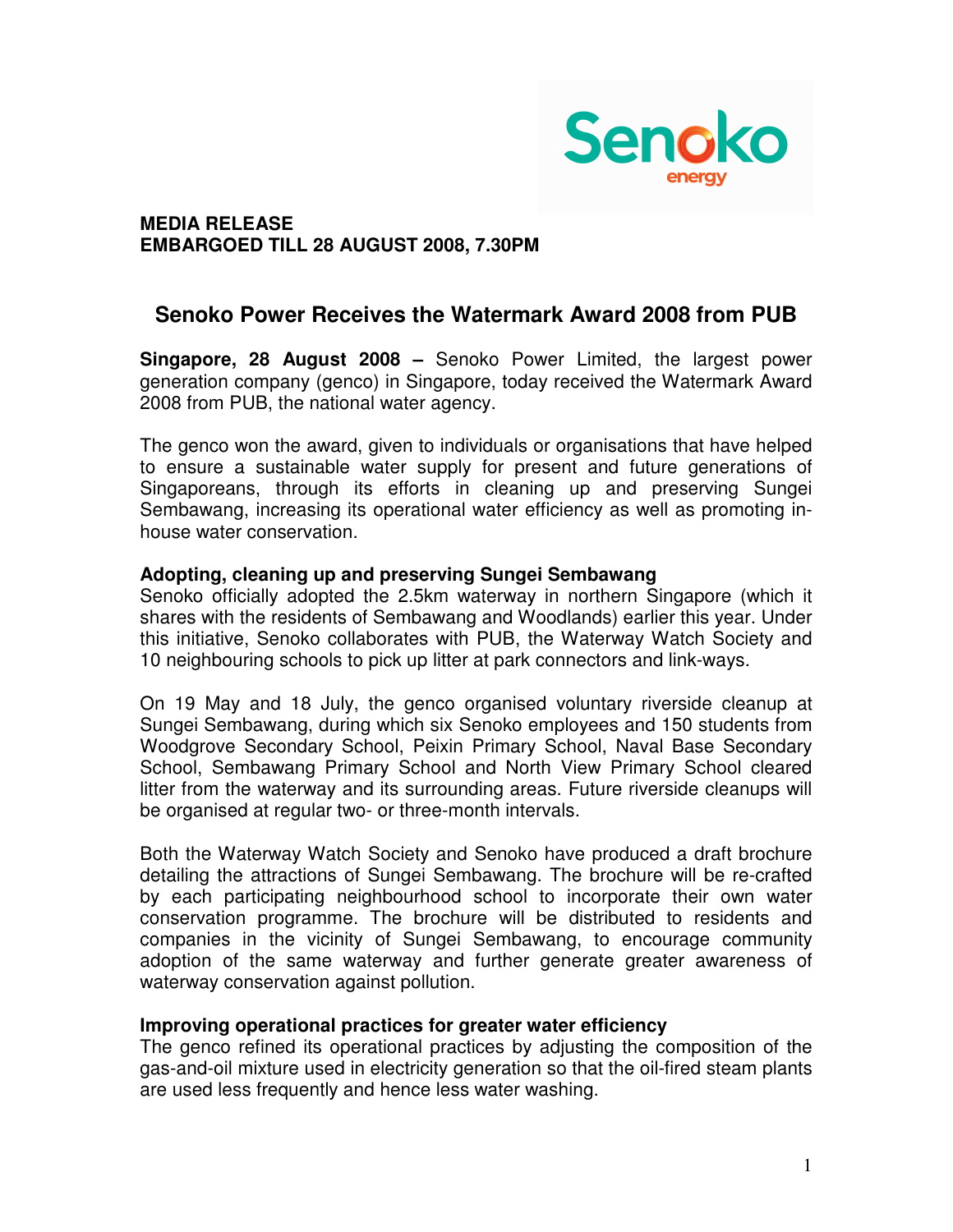Additionally, Senoko makes greater use of Newater, and water from its \$7 million seawater desalination plant installed in 2004, as boiler feedwater for electricity generation process. This has allowed the genco to reduce its consumption of PUB-supplied potable water by 80% or about  $750,000\,\mathrm{m}^3$  annually since 2004.

## **In-house water conservation efforts**

Internally, Senoko established comprehensive water management and conservation programme to encourage its employees to reduce water usage and minimise water wastage.

Initiatives include:

- conducting company-wide awareness briefings
- monitoring monthly water consumption, with particular efforts to reduce water usage in cleaning and gardening
- installing low-capacity flushing systems, thimbles and flow regulators and spring-loaded faucets in washrooms, to minimise water usage
- establishing a helpline for reporting leakage at the plant to facilitate immediate fixing and patrols to ensure minimal water wastage

# **Triple bottomline corporate philosophy**

The Watermark Award 2008 is the latest in a series of awards Senoko has won due to its progressive environmental policy. Earlier awards won include:

- Water Efficient Building certificate, awarded by PUB in August 2008
- Friends of Water, given by PUB in July 2008
- Asian Power Award 2006, 2007, 2008
- Singapore Green Plan 2012 Award 2005.

"Senoko is proud and honoured to receive the Watermark Award 2008 from PUB. This award is further proof that Senoko is a true triple bottomline company concerned not only with our financial performance, but also our impact upon the environment and society. Going forward, we will continue to champion water causes in various ways, such as encouraging participants in the National Weather Study Project 2009 to undertake water-related assignments," said Mr Roy Adair, President and Chief Executive Officer of Senoko Power.

The National Weather Study Project (NWSP) is an inter-school competition to raise awareness of the significance of climate change among Singapore students. Registration for NWSP 2009, the third competition in the series, is currently open till 31 October.

#### **About Senoko Power Limited**

Senoko Power is the largest power generation company in Singapore, providing over 30% of the nation's electricity needs. Senoko Power is the first power generation company in Singapore to import clean natural gas for power